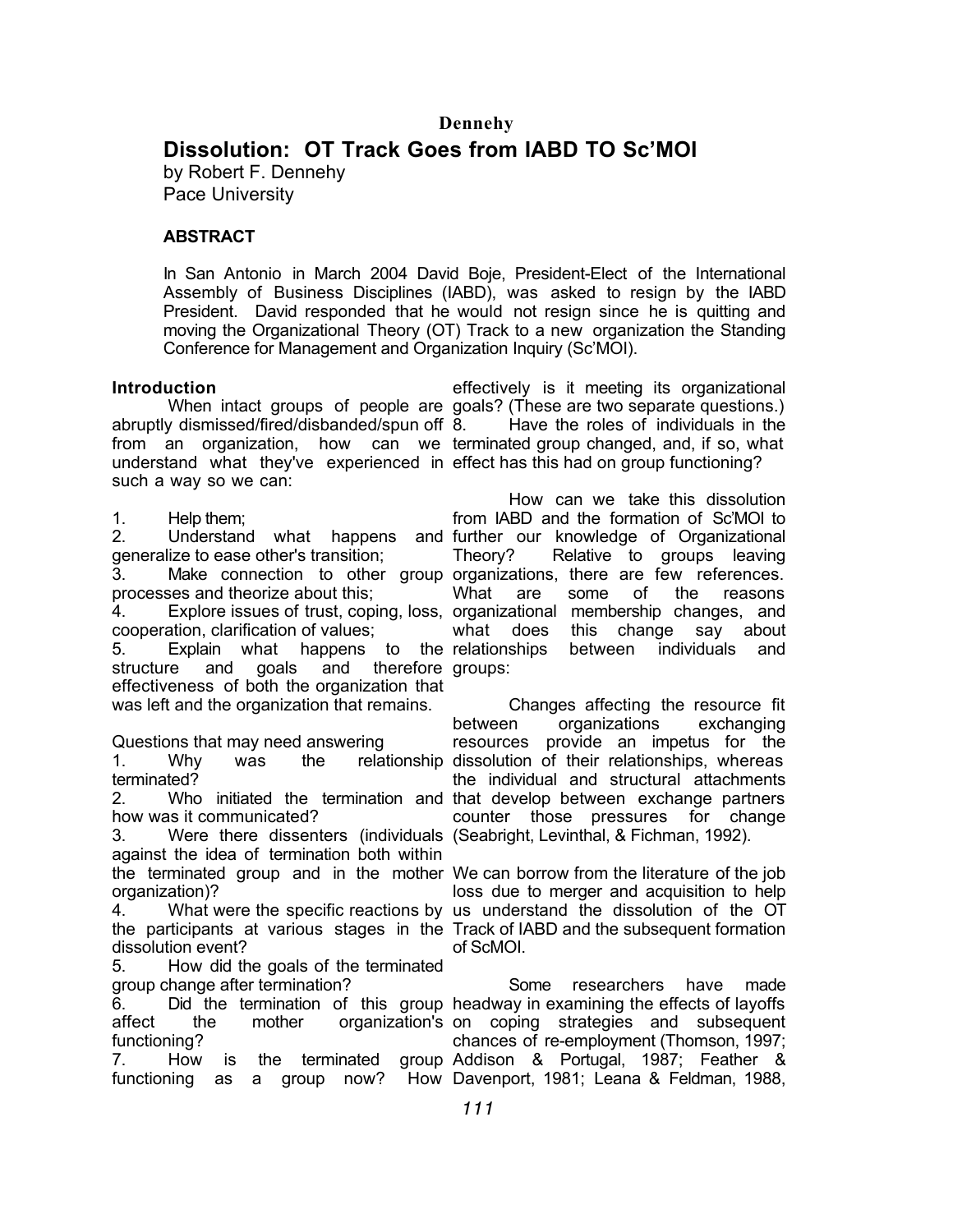1990, 1991). Most studies, however, have categories are (a) initiating a job search (job concentrated on the effects of different search), (b) seeking education or retraining coping strategies on an individual's (retraining), and (c) investigating geographic probability of re-employment (Feather & relocation (relocation). The three symptom-Davenport, 1981), physical health (Kessler, focused categories are (a) applying for Turner, & House, 1988), or psychological financial assistance beyond unemployment well being (Warr, Jackson, & Banks, 1988), (financial assistance), (b) participating in rather than on how the coping method is community activities, and (c) seeking social chosen. The few studies that have focused support (Leana & Feldman, 1990). on predictors of coping strategy have produced inconsistent results (Feather & Davenport, 1981; Leana & Feldman, 1990). problem-focused strategies where they The results of the studies on the effects of sought their new identity and began coping strategy show that the type of planning their own conference in 2005. coping strategy used can have a great They eschewed the symptom-focused impact on the person who has been laid off. categories except to seek social support

from the literature on stress, refers to with an organizational acquisition that attempts made by individuals to eliminate provides insights into the formation of stress-producing factors (stressors) in ScMOI. their environment or to minimize the effects of these factors (Beehr & Newman, 1978). These strategies are commonly divided into Lazarus and Folkman's (1984) cognitivetwo categories: problem-focused and phenomenological model of coping and emotion-focused (Edwards, 1988).

Problem-focused coping, referred to as active coping, involves coping. It reveals that we are interested in controlling or managing stress by directly predicting the choice of coping strategies altering the situation. Emotion-focused (or used by employees as they progress symptom-focused) coping, on the other through the transition of coping with an hand, involves the individual's attempts to organizational acquisition. The choice of regulate emotional responses to, and coping strategies used as criteria in the decrease the effects of, a stressful current model is based on Folkman and situation (Edwards, 1988). This second Lazarus's (1985) factor analytic type of coping has been divided into two investigation of coping scales. Their results subcategories: (a) palliative coping, which uncovered two problem-focused strategies: involves distraction from the situation; and confrontive coping and planful problem (b) active stress management, which is the solving, and six emotion-focused coping use of activities such as counseling or strategies: wishful thinking, distancing, exercise to decrease the effects of the emphasizing the positive, self-blame, stressful situation on the individual (Leana & tension-reduction, and self-isolation. Both Feldman, 1988).

coping strategies have subsequently been divided into six discrete types of coping towards the stressful situation (Baum, behaviors, three problem-focused and three Fleming, & Singer, 1983). symptom-focused (Leana & Feldman, 1990). The three problem-focused behavior

The term coping strategy, borrowed and Kinicki (2000) present a model of coping For the evolving ScMOI we see from their like-minded colleagues. Scheck

These two generalized types of each function varies according to the Their model is based on integrating Lazarus's (1991, 1993) theory of emotions: Emotions were not specifically modelled in also Lazarus and Folkman's original theory of functions of coping are used in most stressful situations and the proportion of and subsequent emotions

Confrontive coping and planful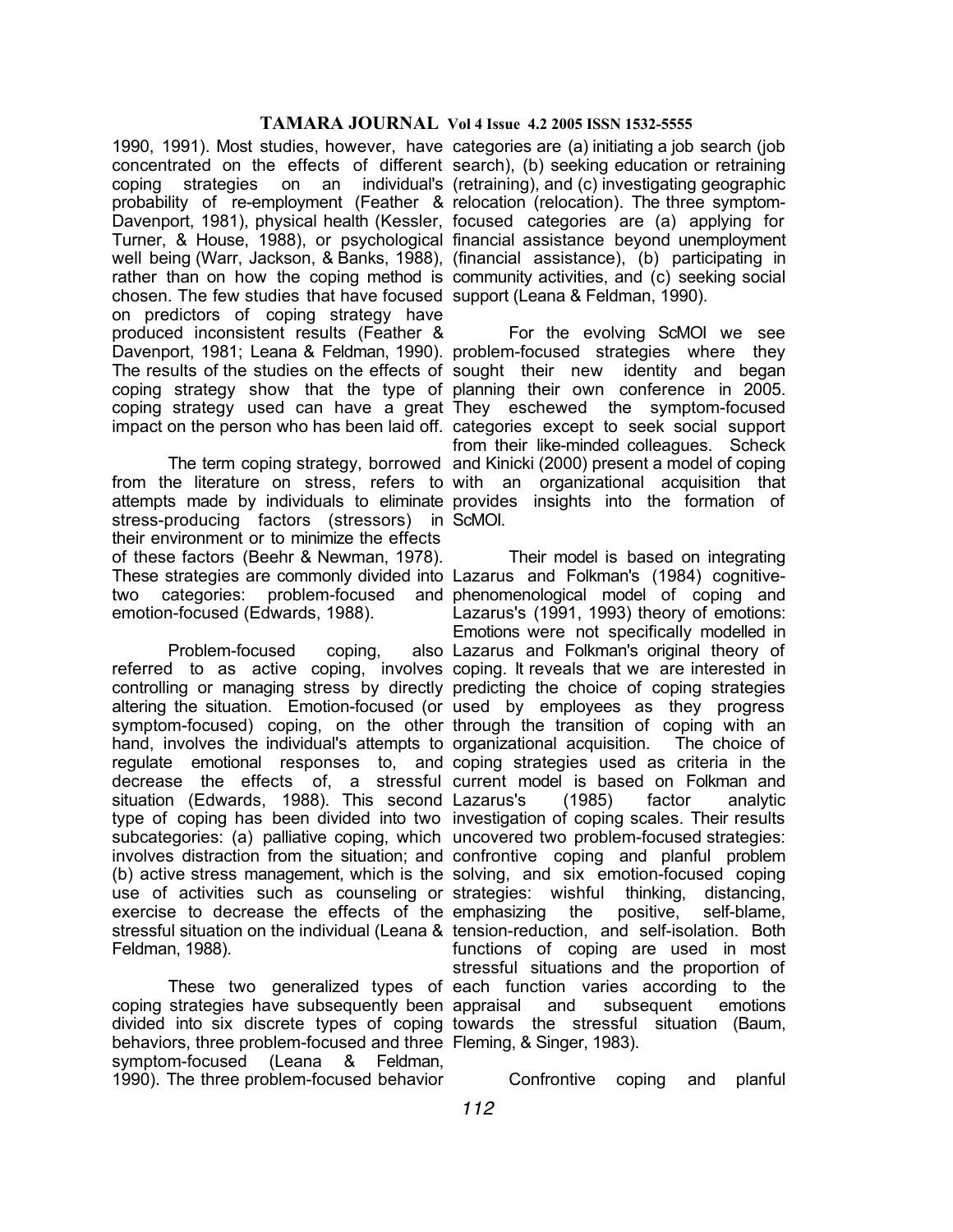problem solving marked the evolving ScMOi and sadness.

group. Emotion-focused coping strategies were minimized but planning meetings often took on the aura of a group counseling concerns the belief that we have been session. Coping strategies are directly unfairly slighted, causing painful feelings influenced by the negative emotions and a desire for revenge. This particular associated with anger and sadness. In turn, negative emotion includes a broad range of the prediction that emotions are positively subdimensions including irritation, impacted by the extent to which employees resentment, and annoyance (Lazarus, appraise the current situation as harmful or 1991; Shaver, Schwartz, Kirson, & threatening is based on Lazarus's (1991, O'Connor, 1987). It is suggested that anger 1995) conclusion that meaning underlies all is directly related to various forms of emotions. In other words, emotions are emotion-focused coping. Anger is positively directly influenced by the manner in which linked to all emotion-focused coping an individual appraises a specific person-strategies. Lazarus (1991) proposed that situation transaction (Lazarus, Furthermore, Lazarus and his colleagues transformed through the use of emotionpropose that the appraisals of person-focused coping strategies. As such, it is situation transactions are directly influenced suggested that stronger negative emotions by a host of coping resources. They show are expected to evoke greater use of that we use perceived control and coping emotion-focused coping. efficacy as internal coping resources and social support and environmental conditions as external coping resources.

## **Emotion And Coping**

Differing coping strategies are predicted to be directly influenced by the type of emotions associated with an resignation rather than struggle (Lazarus, organizational dissolution. Emotions are 1991), we expect sadness to positively defined as "complex, organized, influence the use of emotion-focused psychophysiological reactions consisting of coping strategies where the individuals action impulses, feelings, and somatic attempt to manage the distress evoked from reactions" (Folkman & Lazarus, 1991, p. the situation as opposed to dealing directly 209). Emotion is believed to be a with the dissolution through problemmultidimensional construct (Weiss & Cropanzano, 1996). For example, a specific person-situation transaction may foster emotions of anger, frustration, guilt or They had lost something in which they had sadness which in turn lead to the use of an emotional investment. But their sadness different coping strategies. According to did not lead to resignation. Quite the Davy, Kinicki, Kilroy, and Scheck (1988), opposite occurred. employee attitudes and emotional responses tend to become pessimistic after **Primary Appraisal And Emotion** an organizational merger/acquisition. This finding is consistent with the conclusion process that reflects the degree to which that people-oriented issues (e.g., attitudes) an event is considered to be stressful or a account for many problems associated with threat to individual well-being (Lazarus & organizational change (Pfeffer, 1998). It Folkman, 1984). Specific environmental therefore seems reasonable for us to model conditions can be appraised as irrelevant,

According to Lazarus (1991) anger 1991). negative emotions such as anger are readily

> I observed also many of these emotions by my OT Track colleagues but they were transitory states. They did not wallow in them.

Because sadness invokes & focused coping.

Yes, the OT Trackers were sad.

negative emotions associated with anger benign-positive, or stressful. An irrelevant Primary appraisal is an evaluative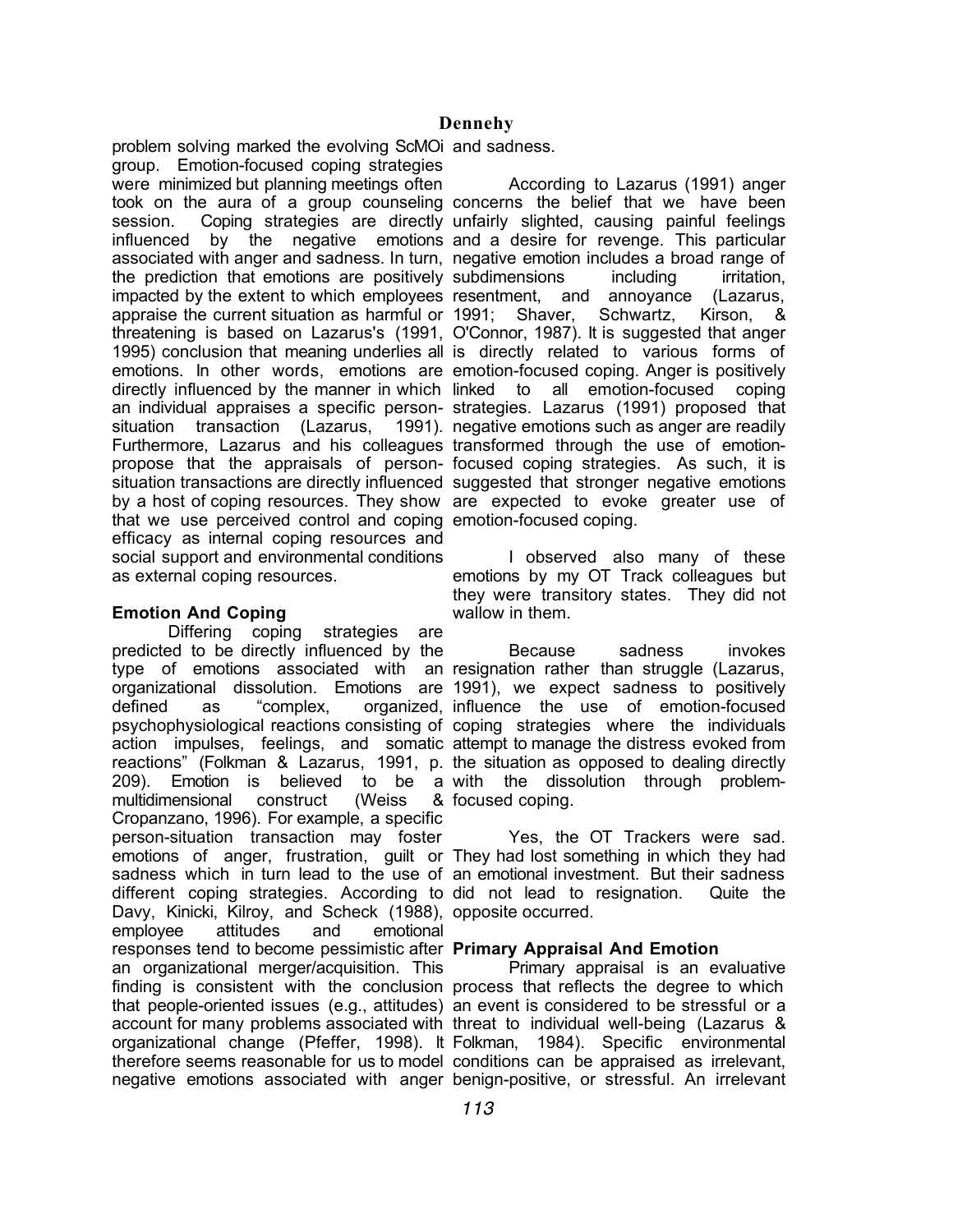appraisal indicates nothing is to be lost or gained in a particular encounter while a benign-positive appraisal suggests the threat and challenge. The evolution of encounter does not tax or exceed an ScMOI had begun. Problem-focused individual's resources (Folkman, 1984). trumped emotion-focused coping strategies. Stressful appraisals include harm/loss, threat, and challenge. In harm/loss appraisals some damage has already been Coping done to the individual. Threat concerns the **Appraisal** potential for harm/loss and challenge focuses on the potential for gain.

the exact relationship between appraisal be examined, four have been chosen that and emotion (Reisenzein & Schonpflug, have been the focus of previous research 1992), Lazarus's (1991, 1993) conclusion (see Kinicki, McKee, & Wade, 1996 for a that appraisal is a necessary causal-review of this literature). Scheck and condition prior to the presence of an Kinicki (2000) modeled two personal coping emotional response is suggested. This resources (i.e., perceived control and leads to the prediction that emotions mediate coping efficacy) and two situational the relationship between cognitive appraisal resources (i.e., social support and and coping. In support of this hypothesis, environmental conditions). They first Weiss and Cropanzano (1996) conclude consider the personal resources and then that a person only experiences emotion discuss expected relationships for the two after a particular event has been appraised. situational resources. The negative appraisal associated with an organizational dissolution thus is likely to be positively related to both anger and extent to which an individual regards his/her sadness. This coincides with prior work of life as being under his/her own control in Folkman and Lazarus (1985) who suggest contrast to being fatalistically ruled (Pearlin that an event appraised as harmful (i.e., & Schooler, 1978). This definition presents a event has already transpired and it is dispositional approach towards perceived to be detrimental) will evoke understanding control because it is not tied negative emotions.

### **Primary Appraisal And Coping**

that primary appraisal is predicted to directly situation as harmful or threatening affect the problem-focused strategies of confrontive coping and planful Abelson, 1977). problem-solving. Appraisals rather than emotions are expected to determine if an individual attempts a proactive strategy to degree to which one believes him/herself directly change or modify the problem at capable of controlling a specific threatening hand because problem-focused coping is situation (Bandura, 1986, 1997). Coping more likely to be engaged when a situation efficacy is believed to affect the challenges is perceived as amenable to preventive or people undertake and their level of corrective action (Terry, 1994). Therefore it vulnerability to stress. As such, coping is suggested that appraisals of harm/loss or efficacy beliefs are instrumental in threat are negatively related to the use of determining one's appraisal of a specific both problem-focused coping strategies.

The OT Trackers felt harm, loss,

# **Coping Resources And Primary**

Although the debate continues as to are a myriad of coping resources that could Lazarus and Folkman (1984) propose that coping resources directly influence primary appraisal. Although there

Scheck and Kinicki (2000) indicate an individual is to appraise a specific Perceived control is defined as the to any particular situation or condition. Research reveals that the stronger one's perceived generalized control, the less likely (Folkman, 1984; Rotter, 1957; Schank &

> Coping efficacy is defined as the person-situation transaction. It seems that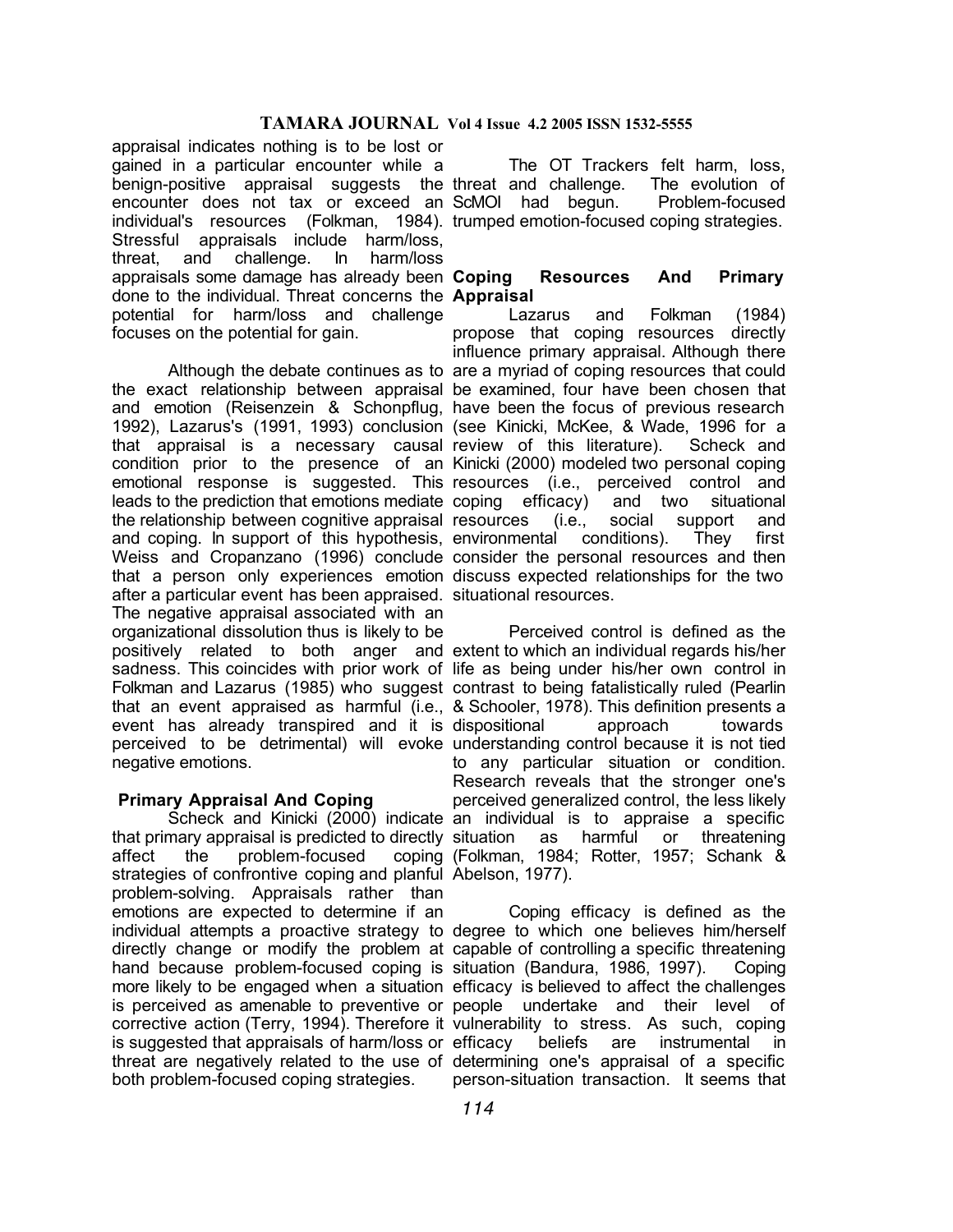coping efficacy is negatively associated with adverse appraisals such as harm or strategies. Individuals and groups within threat.

The evolving Sc'MOI group perceived their aren't as bad as they seem. control and displayed their coping efficacy and they eagerly tackled the challenge of forming a new organization.

The social environment provides vital something about it. resources an individual can utilize to survive and flourish. Social support is one such resource. It is defined as those to support the linkage between social individuals and groups one turns to either support and specific coping strategies, on a regular basis or in time of need (Cohen certain relationships seem to exist in & Syme, 1985) for tangible or emotional support. Prior research has found that problem-focused coping strategies, for perceived, not actual, support has a greater example, is based on the prior work of impact on such outcomes as life Folkman, satisfaction and health outcomes (cf. Cohen DeLongis, and Gruen, (1986) who found an & Wills, 1985; Helgeson, 1993). Thus, it is association between the use of problemposited that perceived social support has focused coping and various sources of both an indirect and direct effect on the support. These sources of support provide choice of coping strategies. Social support information and advice that may increase a indirectly affects coping through its direct person's ability to confront and solve effect on primary appraisal. One's social problems (Thoits, 1986). Similarly, a strong support network assists an individual in social support network is believed to be an evaluating whether a particular situation is important source of emotional social support stressful (McIntosh, 1991). Social support is (Holahan & Moos, 1987). As such, it is believed to promote a view that one can posited that social support impacts various "see through stressful circumstances" types of emotion-focused coping. A strong (Hobfoll, 1989, p. 517) and thus directly social support network should positively influences the meaning one places on a influence the use of wishful thinking, stressful condition (i.e., primary appraisal). emphasizing the positive, and tension The use of social support is posited to reduction because these strategies are negatively impact the appraised beneficial to an individual dealing with an stressfulness of a situation.

directly influence coping strategies the use of distancing, self-blame and selfregardless of the appraisal of environmental isolation. conditions (Wilcox & Vernberg, 1985) because it is a coping resource that an individual can draw on in coping with the hiding. They recognized the irresolvable situation at hand (Hobfoll, 1989; Lazarus & conflict with IABD and were ready to move Folkman, 1984). Social support may be used forward. as a problem-oriented resource that allows an individual to actively make use of people within his/her network to help solve environmental conditions, represent the potentially stressful conditions. Social general conditions found within a given

emotion-focused coping one's network may directly attempt to comfort an individual by telling him/her things

The evolving Sc'MOI group was hurt and would not deny it. But, with some help from their friends, they were going to do

Social support also is believed to support network should negatively impact Although little research is available Social support's impact on Lazarus, Dunkel-Schetter, uncontrollable event like dissolution (Terry, 1994). At the same time, a strong social

The new ScMOI group was not

support also may be used to directly context and seem to directly impact the The final coping resource,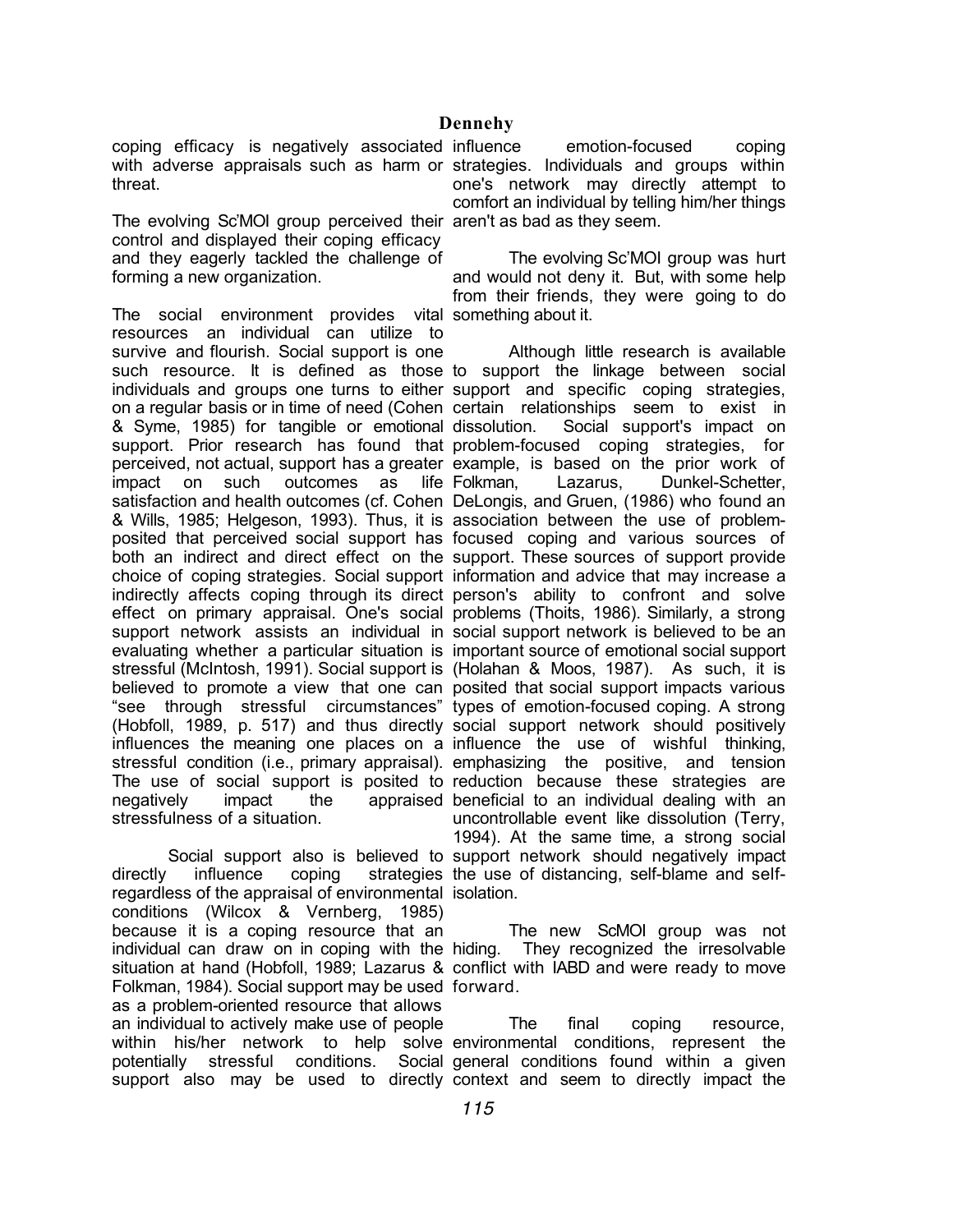greater the degree of perceived instability Ross. within a particular setting, the more likely an individual will appraise environmental conditions as harm/loss or threat (Lazarus change can be a painful and disruptive & Folkman, 1984). Because organizational dissolution creates a high a griefwork approach in the context of the degree of uncertainty for the group (Davy Tuckman team growth model, managers and et al., 1988), a positive relationship seems supervisors can facilitate team building to exist between environmental conditions and primary appraisal.

will do something about this threat. The the emotional issues associated with unstable situation provides an extraordinary change, including the growth of a new opportunity to form ScMOI.

### **From Death To Life**

resurrected in Sc'MOI. It is similar to losing performing (Henderson-Loney, 1996). a job and finding a new one. Because Americans are so success-oriented, failure in the form of job loss often represents a for the development of Sc'MOI. loss of identity, death. So those who have 1. lost jobs must go through the stages of This cannot be happening to the OT Track. grief, just as if they had lost a loved one. We bring prestige and financial resources to These stages of grief, which are shock, IABD. But it has happened and we need to fear, anger, shame, and despair, force move on. people to finally accept what has happened and prepare them for the task of rebuilding. Do we want to go our separate ways and Each stage should be used as a stepping-savor the good times in the OT Track of stone between hurt and wholeness. There IABD? Do we want to join another group? are many reasons for being fired, including: Do we want to form our own group? 1. poor interpersonal skills, 2. wrong fit, 3. lack of commitment, 4. bad luck, 5. self-Let's form our own organization - Standing destructive behavior, 6. scattered focus, 7. Conference for Management and "isms" such as sexism, ageism, and racism, Organization Inquiry (ScMOI). Who will do and 8. poor management. Those who have what? When and where will we meet? lost jobs will be better able to cope if they Let's include the cross-cultural management have supportive friends and can join-track. support groups that help improve self-4. esteem (Lockwood, 1992). evolutionaries can speculate on the reason Basic value conflicts with IABD are behind for dissolution from IABD but with the us. We have a clearer membership appeal. support of a feisty and pragmatic group of Let's meet in Philadelphia in April under the colleagues they can move on.

### **A Model For The Evolution Of Sc'MOI**

How can we talk about job loss and **Afterword** not include Kubler-Ross and her stages of

appraisal of a situation (Terry, 1994). The different angle by linking Tuckman to Kubler-

This is a loss; we feel harmed. We Kubler-Ross's grief model that addresses The OT Track of IABD died and was exploration - norming, and 4. commitment - Dealing with profound organizational an experience for everyone on the team. Using honoring team process. The psychosocial process of team formation as described by Tuckman, combined with team, creates a powerful supervisory tool. The 4 stages of the shared model include: 1. denial - forming, 2. resistance - storming, 3.

This model may provide the pattern

Denial-Forming

2. Resistance-Storming

Explanation - Norming

4. Commitment - Performing

The Sc'MOI We stand alone, not in the shadow of IABD. conference theme of "Manufacturing Identity (ies)".

grief. Henderson-Loney (1996) provides a need to face the fact that despite our McClurg (2000) reminds us that we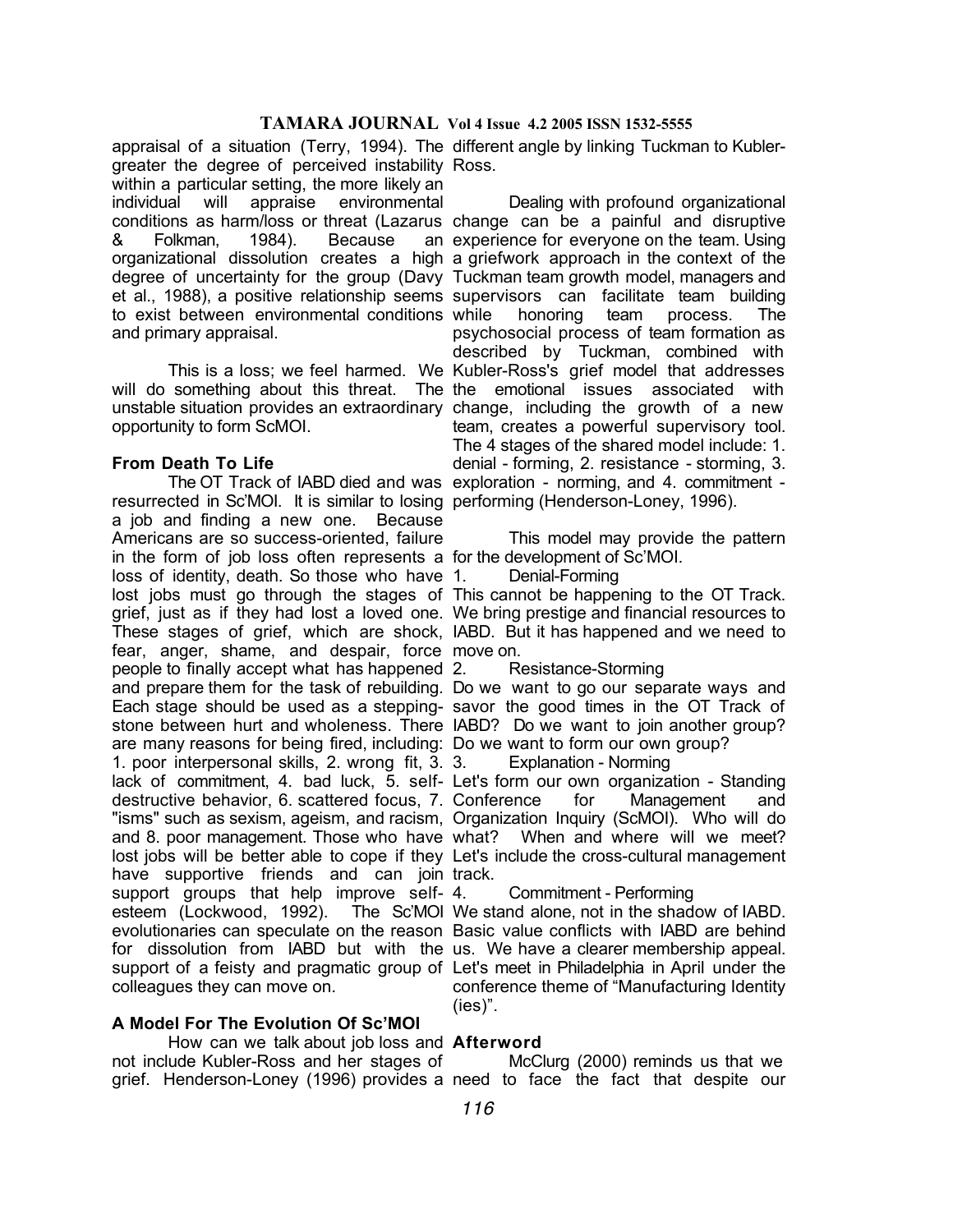hopelessly unrealistic expectations, most study and application of social support. In S. relationships don't last. Wilkinson (2002) suggest the positive effect *and health* (pp. 3-22). New York: Academic of "relationship energy."

that, even when [sanctioned interaction] support, and the buffering hypothesis. stops, there still seems to exist a kind of *Psychological Bulletin, 98,* 310-357. "relationship energy" which continues on, especially in the social bonds that have Davy, J., Kinicki, A., Kilroy, J., & Scheck, C. been created. We propose a new principle (1988). After the merger: Dealing with of the "conservation of relationship energy" which states that it cannot be destroyed and that it can only be transformed and transferred to other relationships, Edwards, J. (1988). The determinants and manifesting itself in a variety of ways. consequences of dealing with stress. In C. "Relationship energy" provides opportunities Cooper, & R. Payne (Eds.), *Causes, coping,*  for the same relationship to be reactivated *and consequences of stress at work* (pp. at a later time, and helps or hinders the 223-263). New York: Wiley. formation and continuation of other relationships as this energy travels with Feather, N., & Davenport, P. (1981). people to other organizations and contexts Unemployment and depressive affect: A (p. 191).

### **References**

*Labor Relations, 41,* 3-16.

Bandura, A. (1986). *Social foundations of*  Folkman, S., & Lazarus, R. (1985). If it

Bandura, A. (1997). *Self-efficacy: The and Social Psychology, 48,* 150-170. *exercise of control*. New York: W. H. Freeman and Company,

138.

effectiveness: A facet analysis, model and (Eds.), *Stress and coping: An anthology* literature review. *Personnel Psychology, 31,* 665-699.

But Havila and Cohen, & S. Syme (Eds.), *Social support* Press.

Relationship ending is problematic in Cohen, S., & Wills, T. (1985). Stress, social

people's uncertainty. *Training and Development Journal, 42,* 56-61.

motivational and attributional analysis*. Journal of Personality and Social Psychology, 41,* 422-436.

Addison, J., & Portugal, P. (1987). The Folkman, S. (1984). Personal control and effect of advanced notification of plant stress and coping processes: A theoretical closings on unemployment. *Industrial and*  analysis. *Journal of Personality and Social Psychology, 46,* 839-852.

thought and action: A social cognitive changes it must be a process: Study of *theory*. Englewood Cliffs, NJ: Prentice-Hall. emotion and coping during three stages of a college examination. *Journal of Personality* 

Baum, A., Fleming, R., & Singer, J. (1983). dynamics of a stressful encounter: Coping with victimization by technological Cognitive appraisal, coping, and encounter disaster. *Journal of Social Issues, 39,* 117- outcomes. *Journal of Personality and*  Folkman, S., Lazarus, R., Dunkel-Schetter, C., DeLongis, A., Gruen, R. (1986). The *Social Psychology, 50,* 992-1003.

Beehr, T., & Newman, J. (1978). Job stress, Folkman, S., & Lazarus, R. (1991). Coping employee health and organizational and emotion. In A. Monat, & R. Lazarus (pp. 207-227). New York: Columbia University Press.

Cohen, S., & Syme, S. (1985). Issues in the Havila, V., & Wilkinson, I. (2002). The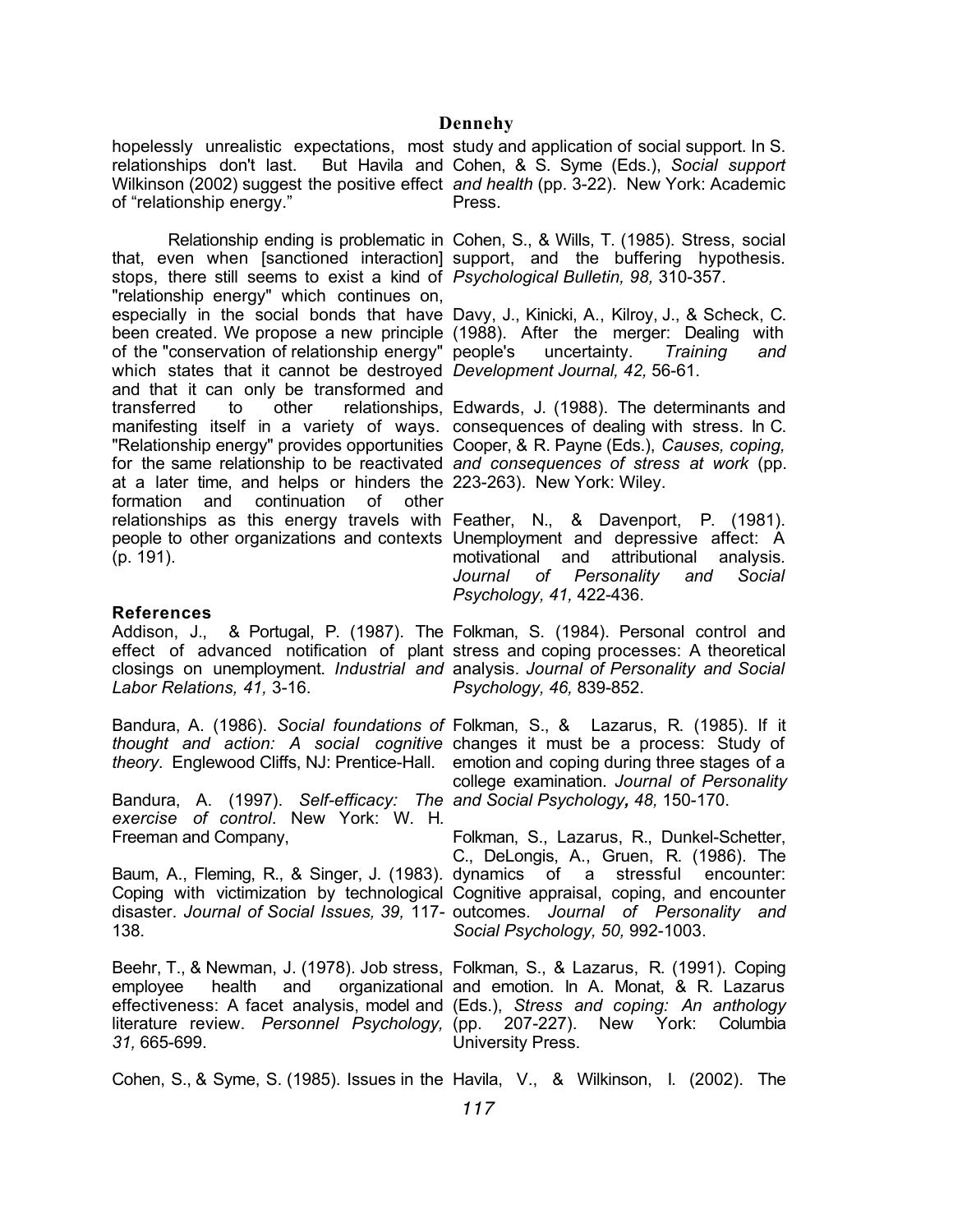principle of the conservation of business relationship energy: Or many kinds of new Lazarus, R., & Folkman, S. (1984). *Stress,*  beginnings. *Industrial Marketing appraisal, and coping*. New York: Springer. *Management, 31,* 191-204.

Helgeson, V. (1993). Two support and perceived versus received*. Management, 14,* 375-385. *Journal of Applied Social Psychology, 23,* 825-845.

and tears: Developing teams during *43,* 1155-1181. profound organizational change*. Supervision, 57,* 3-9.

Hobfoll, S. (1989). Conservation resources: A new attempt at conceptualizing stress. *Psychologist, 44,* 513-524.

Holahan, C., & Moos, R. (1987). Personal and contextual determinants of coping McClurg, A. (2000). Cupid's covenant. *ABA*  strategies. *Journal of Personality and Journal, 86,* 16. *Social Psychology, 542,* 946-955.

Kessler, R., Turner, J., & House, J. (1988). investigation of properties of social support. Effects of unemployment on health in a *Journal of Organizational Behavior, 12,*  community survey: Main, modifying, and 201-217. mediating effects. *Journal of Social Issues, 44,* 69-85.

Kinicki, A., McKee, F., Wade, K. (1996). *Social Behavior, 19,* 2-21. Annual review, 1991-1995: Occupational health*. Journal of Vocational Behavior, 49,*  Pfeffer, J. (1998). *The human equation:*  190-220.

Lazarus, R. (1991). *Emotions adaptation*. New York: Plenum Press.

stress to the emotions: A history of emotion. *American Psychologist, 47,* 34-45. changing outlooks. In L. Porter & M. Annual Review Inc.

Lazarus, R. (1995). Cognition and emotions *Clinical Psychology, 43,* 56-67. from the RET viewpoint. *Journal of*  Rational-Emotional and Cognitive-Behavior Schank, R., & Abelson, R. (1977). *Scripts, Therapy*, *13,* 29-54.

distinctions in social support: Kind of reactions, and coping behaviors. *Journal of*  Leana, C., & Feldman, D. (1988). Individual important responses to job loss: Perceptions,

Henderson-Loney, J. (1996). From Tuckman from two field studies. *Human Relations,*  Leana, C., & Feldman, D. (1990). Individual responses to job loss: Empirical findings

> Leana, C., & Feldman, D. (1991). Gender differences in responses to unemployment. *Journal of Vocational Behavior, 38,* 65-77.

American Lockwood, M. (1992). From CEOs and leadership*. Association Management, 44,*  57-63.

McIntosh, N. (1991). Identification and

Pearlin, L., & Schooler, C. (1978). The structure of coping. *Journal of Health and* 

*Building profits by putting people first.*  Boston, MA: Harvard Business School and Press.

Lazarus, R. (1993). From psychological Stumpf's cognitive-evaluative theory of Reisenzein, R., & Schonpflug, W. (1992).

Rosenzweig (Eds.), Annual Review of Rotter, J. (1957). Some problems and *Psychology, 44* (pp.1-21). Palo Alto, CA: misconceptions related to the construct of internal versus external control of reinforcement. *Journal of Consulting and* 

*plans, goals and understanding*. New York: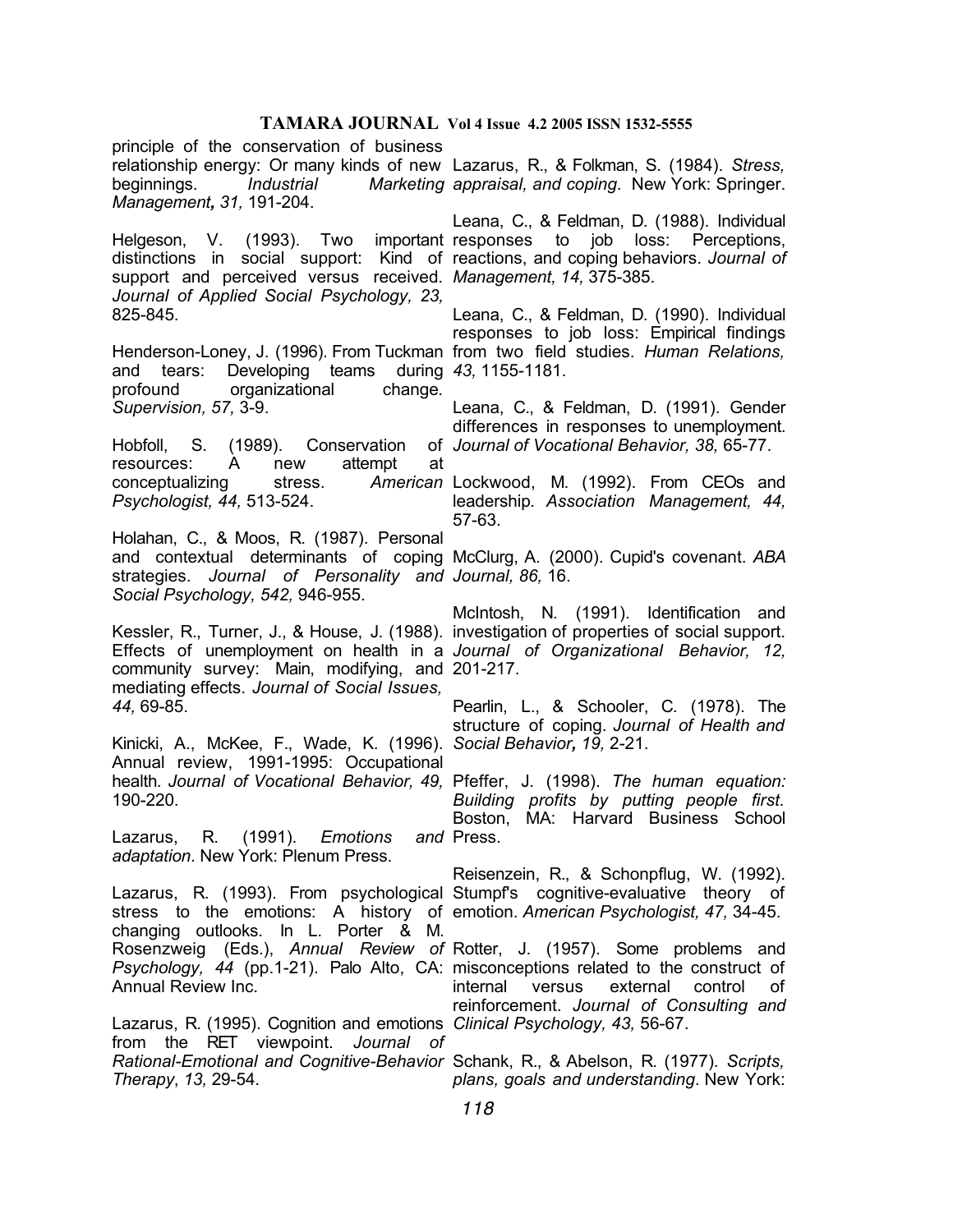Wiley.

## **Dennehy**

assistance. *Journal of Consulting and Clinical Psychology*, 54: 416-423.

Scheck, C., & Kinicki, A. (2000). Identifying the antecedents of coping with an Thomson, N. (1997). Coping with job loss: organizational acquisition: A structural An assessment. *Journal of Organizational Psychology, 131,* 73-81. *Behavior, 21,* 627-648.

Seabright, M., Levinthal, D., & Fichman, M. Unemployment and mental health: Some (1992). Role of individual attachments in the British studies. *Journal of Social Issues, 44,*  dissolution of interorganizational 47-68. relationships. *Academy of Management Journal, 35,* 122-161.

Shaver, P., Schwartz, J., Kirson, D., & discussion of the structure, causes and O'Connor, C. (1987). Emotion knowledge: consequences of affective experiences at Further exploration of a prototype work. approach. *Journal of Personality and Behavior*, *18,* 1-74. *Social Psychology, 52,* 1061-1086.

Terry, D. (1994). Determinants of coping: Conceptual and theoretical dilemmas facing *Psychology, 66,* 895-910.

Thoits, P. (1986). Social support as coping

An attributional model. *Journal of* 

Warr, P., Jackson, P., & Banks, M. (1988).

Weiss, H., & Cropanzano, R. (1996). Affective events theory: A theoretical work. *Research in Organizational* 

the role of stable and situational factors. social support. In I.G. Sarason & B.R. *Journal of Personality and Social*  Sarason (Eds.), *Social Support: Theory,*  Wilcox, B., & Vernberg, E. (1985). *research and application* (pp. 3-20)**.** The Hague, The Netherlands: Nijhoff.